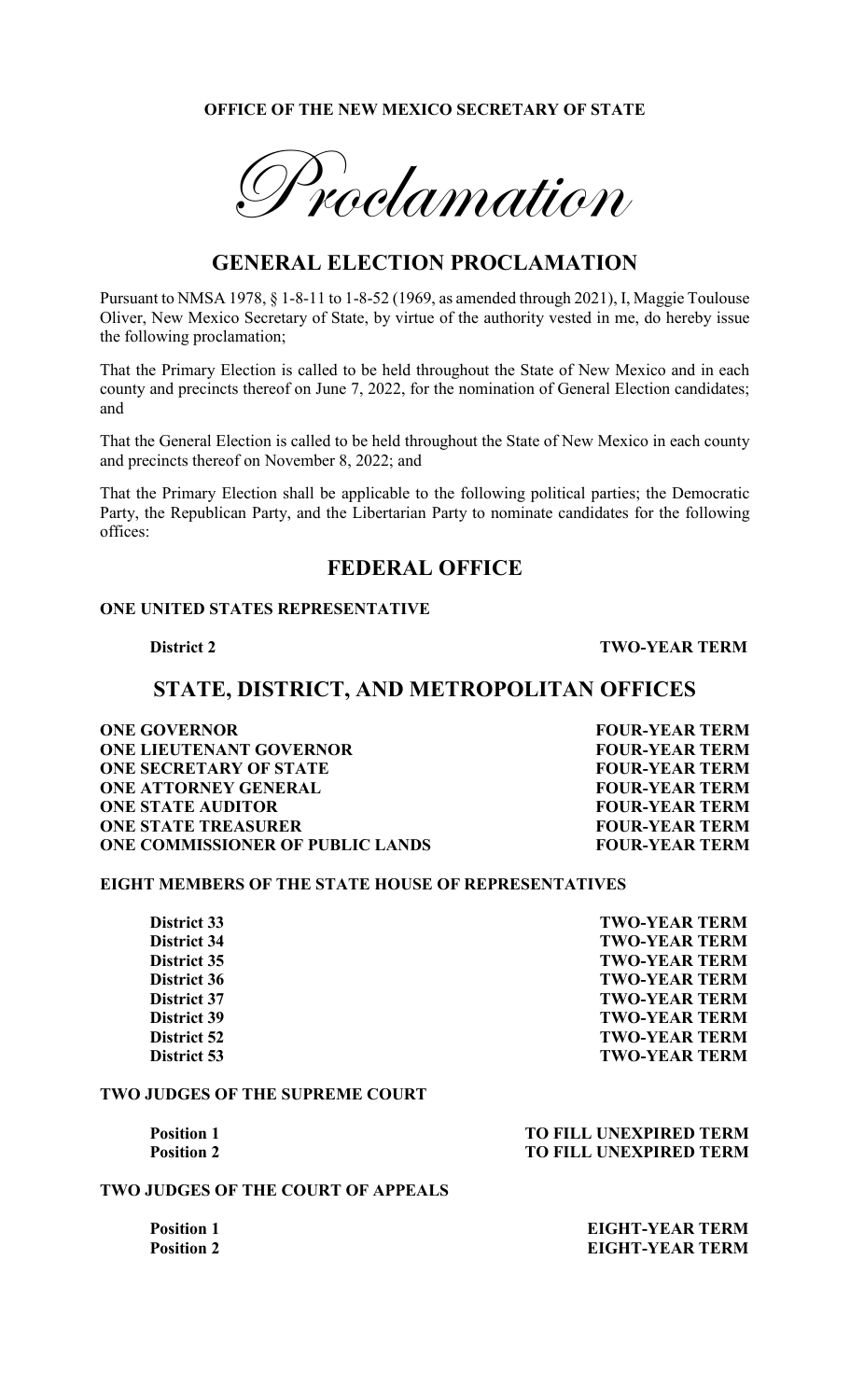### **TWO MEMBERS OF THE PUBLIC EDUCATION COMMISSION**

**District 6 FOUR-YEAR TERM District 7 FOUR-YEAR TERM** 

### **TWO JUDICIAL DISTRICT JUDGES**

 **3rd Judicial District Judge** 

### **TO FILL UNEXPIRED TERM**

### **COUNTY OFFICES**

### **DOÑA ANA COUNTY**

# **SEVEN MAGISTRATE JUDGES**

**Division 2**<br> **Division 3**<br> **Division 3**<br> **EQUR-YEAR TERM Division 3**<br> **Division 4**<br> **Division 4**<br> **POUR-YEAR TERM Division 5** FOUR-YEAR TERM **Division 6** FOUR-YEAR TERM **Division 7** FOUR-YEAR TERM **ONE COUNTY SHERIFF FOUR-YEAR TERM ONE COUNTY ASSESSOR FOUR-YEAR TERM TWO COUNTY COMMISSIONERS District 1 EXECUTE: FOUR-YEAR TERM District 3** FOUR-YEAR TERM **ONE PROBATE JUDGE FOUR-YEAR TERM** 

**Division 1**<br> **Division 2**<br> **Division 2**<br> **EQUR-YEAR TERM FOUR-YEAR TERM** 

### **PRIMARY ELECTION FILING DEADLINES:**

Declarations of candidacy by pre-primary convention designation and nominating petitions for the office of United States Representative, Governor, Lieutenant Governor, Secretary of State, Attorney General, State Auditor, State Treasurer, Commissioner of Public Lands, two justices of the Supreme Court, and three judges of the Court of Appeals, shall be filed with the Secretary of State on Tuesday, February 1, 2022, between the hours of 9:00 a.m. and 5:00 p.m.

Declarations of candidacy and nominating petitions for state representatives, two state senators, district judges, one district attorney, metropolitan court judges, magistrate judges, and public education commissioners, shall be filed with the county clerk of the county in which the candidate resides, on Tuesday, March 8, 2022, between the hours of 9:00 a.m. and 5:00 p.m.

Declarations of candidacy and filing fees or, in lieu thereof, pauper statements for all other elective county offices, shall be filed with the county clerk of the county in which the candidate resides, on Tuesday, March 8, 2022, between the hours of 9:00 a.m. and 5:00 p.m.

Declarations of candidacy and nominating petitions for candidates who seek, but fail to receive pre-primary convention designation for the office of United States Representative, and for all statewide offices shall be filed with the Secretary of State either ten days following the date of the pre-primary convention or on Tuesday, March 8, 2022, whichever is later, between the hours of 9:00 a.m. and 5:00 p.m.

Declarations of intent to be a write-in candidate for the office of United States Representative, and all statewide offices, shall be filed with the Secretary of State on Tuesday, March 15, 2022, between the hours of 9:00 a.m. and 5:00 p.m.

Declarations of intent to be a write-in candidate for state representatives, two state senators, district judges, one district attorney, and public education commissioners shall be filed with the county clerk of the county in which the candidate resides, on Tuesday, March 15, 2022, between the hours of 9:00 a.m. and 5:00 p.m.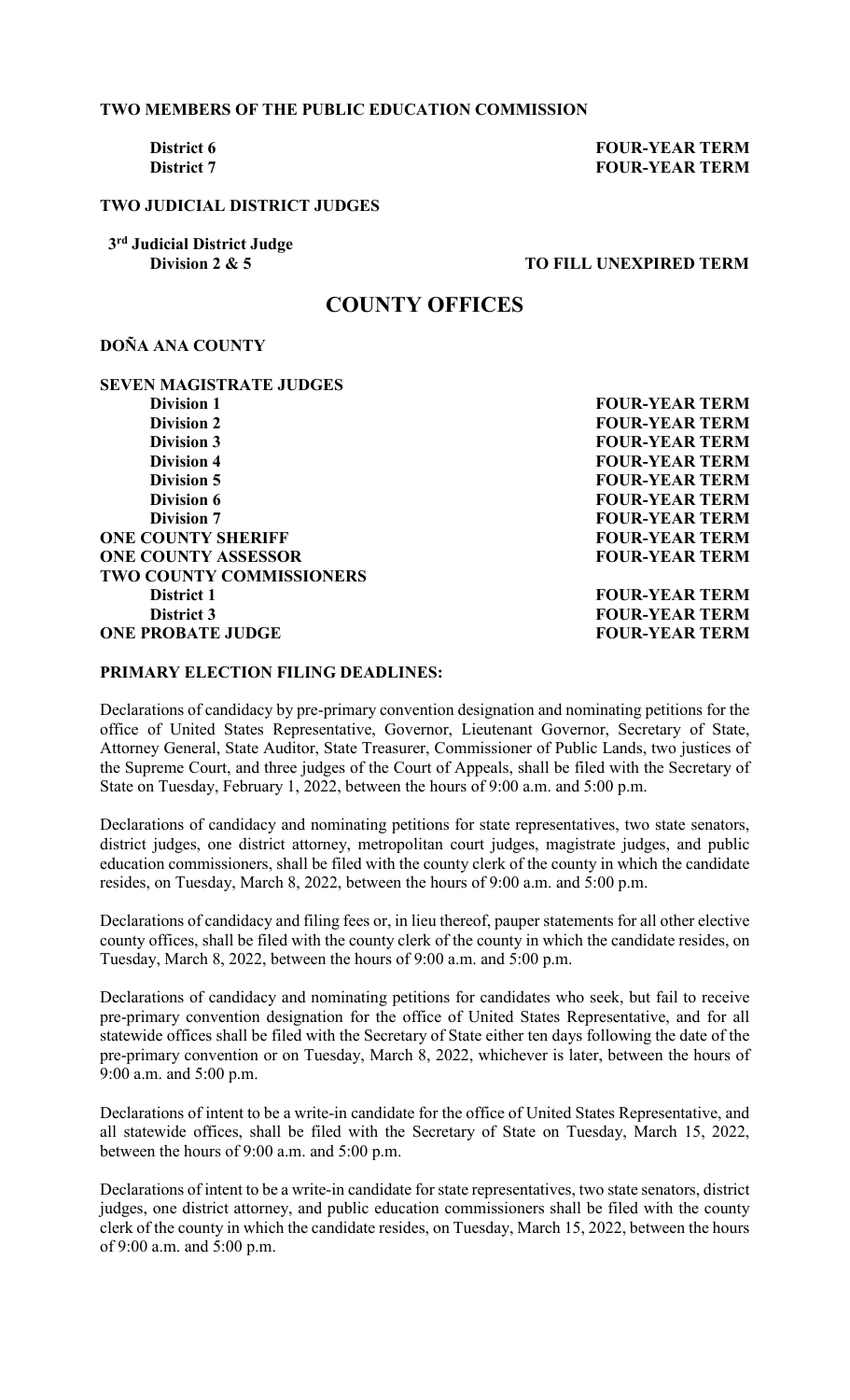No state convention for designating Primary Election candidates shall be held later than Sunday, March 13, 2022.

Certificates of Designation of Primary Election candidates shall be submitted by political parties to the Secretary of State no later than the first Tuesday succeeding the state convention between the hours of 9:00 a.m. and 5:00 p.m.

### **GENERAL ELECTION FILING DEADLINES:**

Declarations of candidacy by pre-primary convention designation and nominating petitions for the office of United States Representative, Governor, Lieutenant Governor, Secretary of State, Attorney General, State Auditor, State Treasurer, Commissioner of Public Lands, two justices of the Supreme Court, and two judges of the Court of Appeals, shall be filed with the Secretary of State on Thursday, June 30, 2022, between the hours of 9:00 a.m. and 5:00 p.m.

Declarations of candidacy and nominating petitions for state representatives, two state senators, district judges, one district attorney, metropolitan court judges, magistrate judges, and public education commissioners, shall be filed with the county clerk of the county in which the candidate resides, on Thursday, June 30, 2022, between the hours of 9:00 a.m. and 5:00 p.m.

Declarations of candidacy for nonpartisan judicial retention for the Metropolitan Court shall be filed with the county clerk on Thursday, June 30, 2022, between the hours of 9:00 a.m. and 5:00 p.m.

Declarations of candidacy and filing fees or, in lieu thereof, pauper statements for all other elective county offices shall be filed with the county clerk of the county in which the candidate resides on, Thursday, June 30, 2022, between the hours of 9:00 a.m. and 5:00 p.m.

Declarations of intent to be a write-in candidate for the office of United States Representative, and all statewide offices, shall be filed with the Secretary of State on Thursday, June 30, 2022, between the hours of 9:00 a.m. and 5:00 p.m.

Declarations of intent to be a write-in candidate for state representatives, two state senators, district judges, one district attorney, and public education commissioners shall be filed with the county clerk of the county in which the candidate resides, on Thursday, June 30, 2022, between the hours of 9:00 a.m. and 5:00 p.m.

### **DONE AT THE OFFICE OF THE SECRETARY OF STATE THIS 31st DAY OF JANUARY 2022**

**WITNESS MY HAND AND THE GREAT SEAL OF ATTEST: THE STATE OF NEW MEXICO**

**MAGGIE TOULOUSE OLIVER SHARON L. PINO**

**SECRETARY OF STATE DEPUTY SECRETARY OF STATE**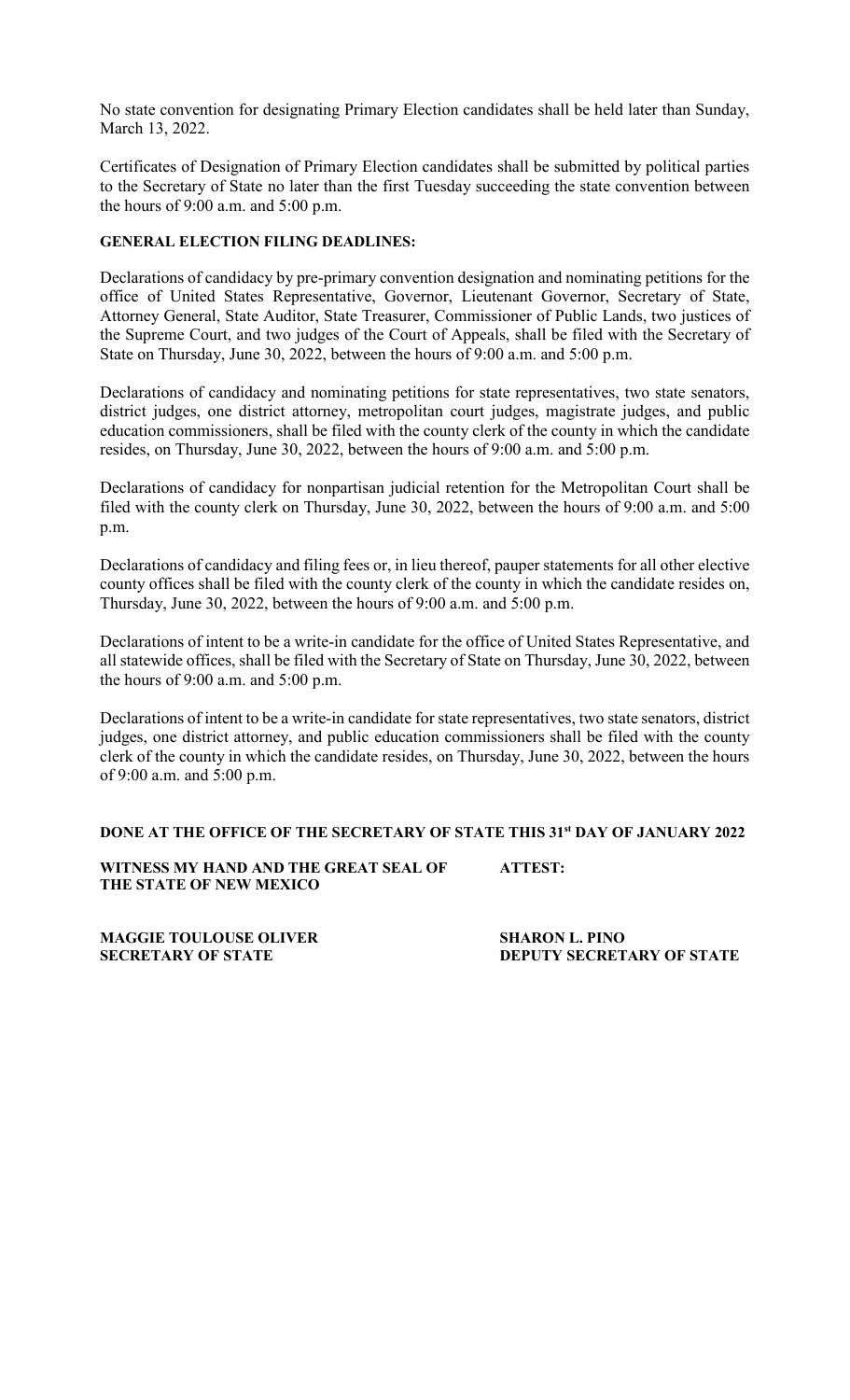### **OFICINA DE LA SECRETARIA DE ESTADO DE NUEVO MÉXICO**

Proclamación

## **PROCLAMACIÓN DE LA ELECCIÓN GENERAL**

Conforme a NMSA 1978, § 1-8-11 a 1-8-52 (1969, como enmendada hasta 2021), Yo, Maggie Toulouse Oliver, Secretaria de Estado de Nuevo México, en virtud de la autoridad que me ha sido conferida, emito la siguiente proclamación;

Que la Elección Primaria se convoca para efectuarse en todo el Estado de Nuevo México y en cada condado y precintos del mismo el 7 de junio de 2022, para la nominación de candidatos a la Elección General; y

Que la Elección General se convoca para efectuarse en todo el Estado de Nuevo México en cada condado y precintos el 8 de noviembre de 2022; y

Que la Elección Primaria será aplicable a los siguientes partidos políticos; el Partido Demócrata, el Partido Republicano y el Partido Libertario para nominar candidatos a los siguientes puestos:

### **OFICINA FEDERAL**

#### **UNO REPRESENTANTE DE LOS ESTADOS UNIDOS**

**Distrito 2 TÉRMINO DE DOS AÑOS**

## **OFICINAS ESTATALES, DE DISTRITO Y METROPOLITANAS**

**UN GOBERNADOR TÉRMINO DE CUATRO AÑOS UN TENIENTE GOBERNADOR TÉRMINO DE CUATRO AÑOS UN SECRETARIO DE ESTADO TÉRMINO DE CUATRO AÑOS UN PROCURADOR GENERAL<br>UN AUDITOR DE ESTADO UN TESORERO DE ESTADO TÉRMINO DE CUATRO AÑOS UN COMMISIONADO DE TIERRAS PÚBLICAS TÉRMINO DE CUATRO AÑOS**

**TÉRMINO DE CUATRO AÑOS** 

### **OCHO MIEMBROS DE LA CASA DE REPRESENTANTES DEL ESTADO**

Distrito 33<br>Distrito 34 **TÉRMINO DE DOS AÑOS**<br>TÉRMINO DE DOS AÑOS **Distrito 34 TÉRMINO DE DOS AÑOS Distrito 35 TÉRMINO DE DOS AÑOS Distrito 36 TÉRMINO DE DOS AÑOS Distrito 37 TÉRMINO DE DOS AÑOS Distrito 39 TÉRMINO DE DOS AÑOS Distrito 52 TÉRMINO DE DOS AÑOS Distrito 53 TÉRMINO DE DOS AÑOS**

### **DOS JUECES DE LA CORTE SUPREMA**

| Posición 1 | <b>PARA LLENAR UN TÉRMINO NO EXPIRADO</b> |
|------------|-------------------------------------------|
| Posición 2 | PARA LLENAR UN TÉRMINO NO EXPIRADO        |

### **DOS JUECES DE LA CORTE DE APELACIONES**

**Posición 1 TÉRMINO DE OCHO AÑOS Posición 2 TÉRMINO DE OCHO AÑOS**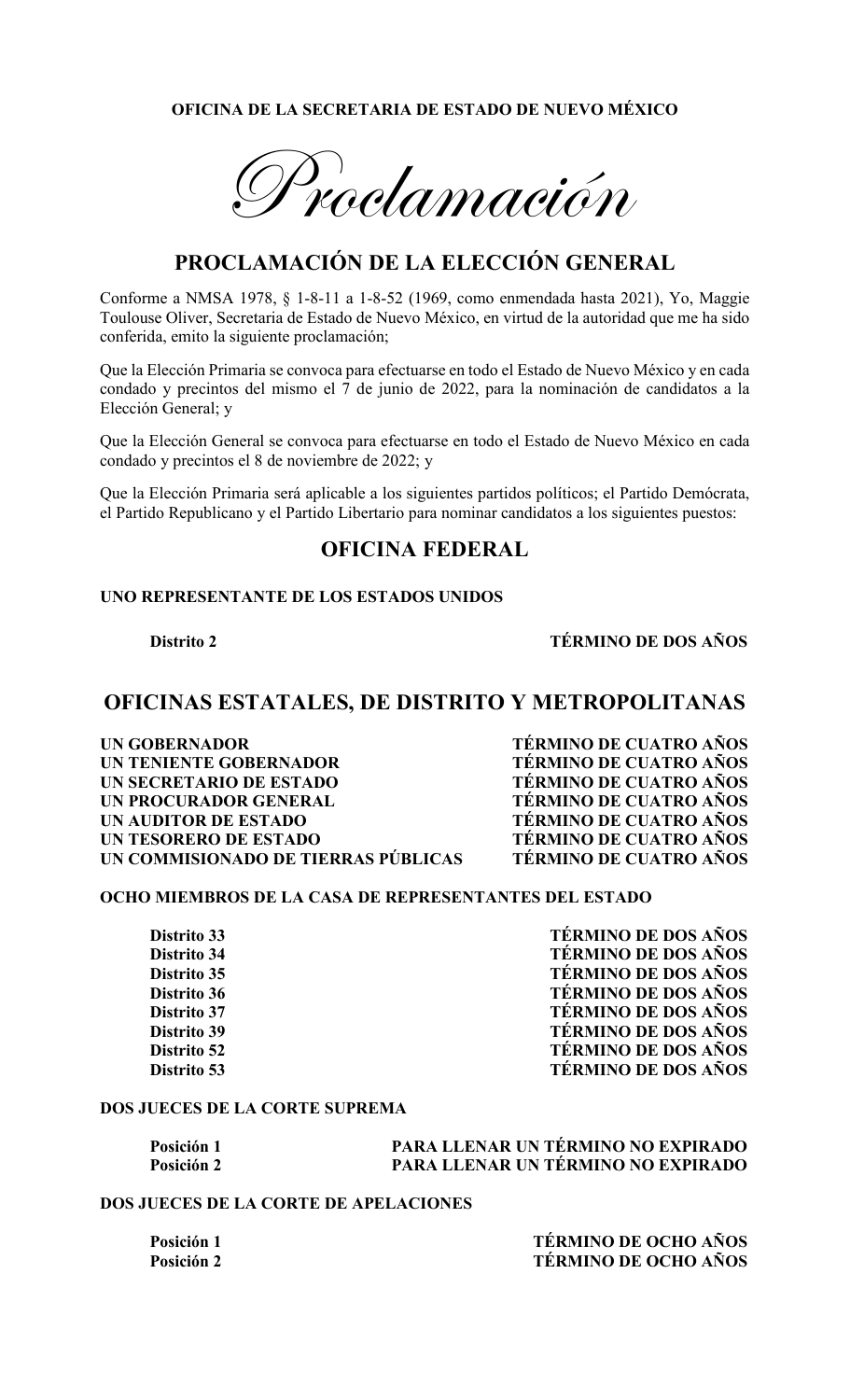**DOS MIEMBROS DE LA COMISIÓN DE EDUCACIÓN PÚBLICA**

### **Distrito 6 TÉRMINO DE CUATRO AÑOS Distrito 7 TÉRMINO DE CUATRO AÑOS**

**DOS JUECES DEL DISTRITO JUDICIAL**

**Juez del 3er Distrito Judicial** 

**División 2 & 5 PARA LLENAR UN TÉRMINO NO EXPIRADO**

### **OFICINAS DEL CONDADO**

### **CONDADO DOÑA ANA**

**SIETE JUECES MAGISTRADOS**<br>División 1 **División 1 TÉRMINO DE CUATRO AÑOS<br>División 2 TÉRMINO DE CUATRO AÑOS División 2**<br>División 3<br>**División 3**<br>TÉRMINO DE CUATRO AÑOS **División 4 TÉRMINO DE CUATRO AÑOS División 5 TÉRMINO DE CUATRO AÑOS División 6 TÉRMINO DE CUATRO AÑOS División 7<br>GUACIL DEL CONDADO TÉRMINO DE CUATRO AÑOS UN ALGUACIL DEL CONDADO UN ASESOR DEL CONDADO TÉRMINO DE CUATRO AÑOS DOS COMISIONADOS DEL CONDADO Distrito 1 TÉRMINO DE CUATRO AÑOS Distrito 3 TÉRMINO DE CUATRO AÑOS UN JUEZ DE SUCESIONES TÉRMINO DE CUATRO AÑOS**

**TÉRMINO DE CUATRO AÑOS** 

### **PLAZO LÍMITE DE PRESENTACIÓN PARA LA ELECCIÓN PRIMARIA:**

Las declaraciones de candidatura por designación de la convención preprimaria y las peticiones de nominación para el cargo de Representante de los Estados Unidos, Gobernador, Teniente Gobernador, Secretario de Estado, Procurador General, Auditor del Estado, Tesorero del Estado, Comisionado de Tierras Públicas, dos jueces de la Corte Suprema y tres jueces de la Corte de Apelaciones, se presentarán a la Secretaria de Estado el martes 1 de febrero de 2022, entre las horas de 9:00 a.m. y 5:00 p.m.

Las declaraciones de candidatura y las peticiones de nominación para representantes estatales, dos senadores estatales, jueces de distrito, un procurador de distrito, jueces de tribunales metropolitanos, jueces magistrados y comisionados de educación pública, se presentarán al escribano del condado, en el condado donde resida el candidato, el martes 8 de marzo de 2022, entre las horas de 9:00 a.m. y las 5:00 p.m.

Las declaraciones de candidatura y las tarifas de presentación o, en su lugar, las declaraciones de pobreza para todos los demás cargos electivos del condado, se presentarán al escribano del condado, en el condado donde resida el candidato, el martes 8 de marzo de 2022, entre las horas de 9:00 a.m. y 5:00 p.m.

Las declaraciones de candidatura y las peticiones de nominación de los candidatos que buscan, pero no reciben la designación de la convención preprimaria para el cargo de Representante de los Estados Unidos, y para todos los cargos estatales se presentarán a la Secretaria de Estado ya sea diez días después de la fecha de la convención preprimaria o el martes 8 de marzo de 2022, cual sea más tarde, entre las horas de 9:00 a.m. y 5:00 p.m.

Las declaraciones de intención de ser candidato por escrito para el cargo de Representante de los Estados Unidos, y para todos los cargos estatales, se presentarán a la Secretaria de Estado el martes 15 de marzo de 2022, entre las horas de 9:00 a.m. y las 5:00 p.m.

Las declaraciones de intención de ser candidato por escrito para representantes estatales, dos senadores estatales, jueces de distrito, un procurador de distrito y comisionados de educación